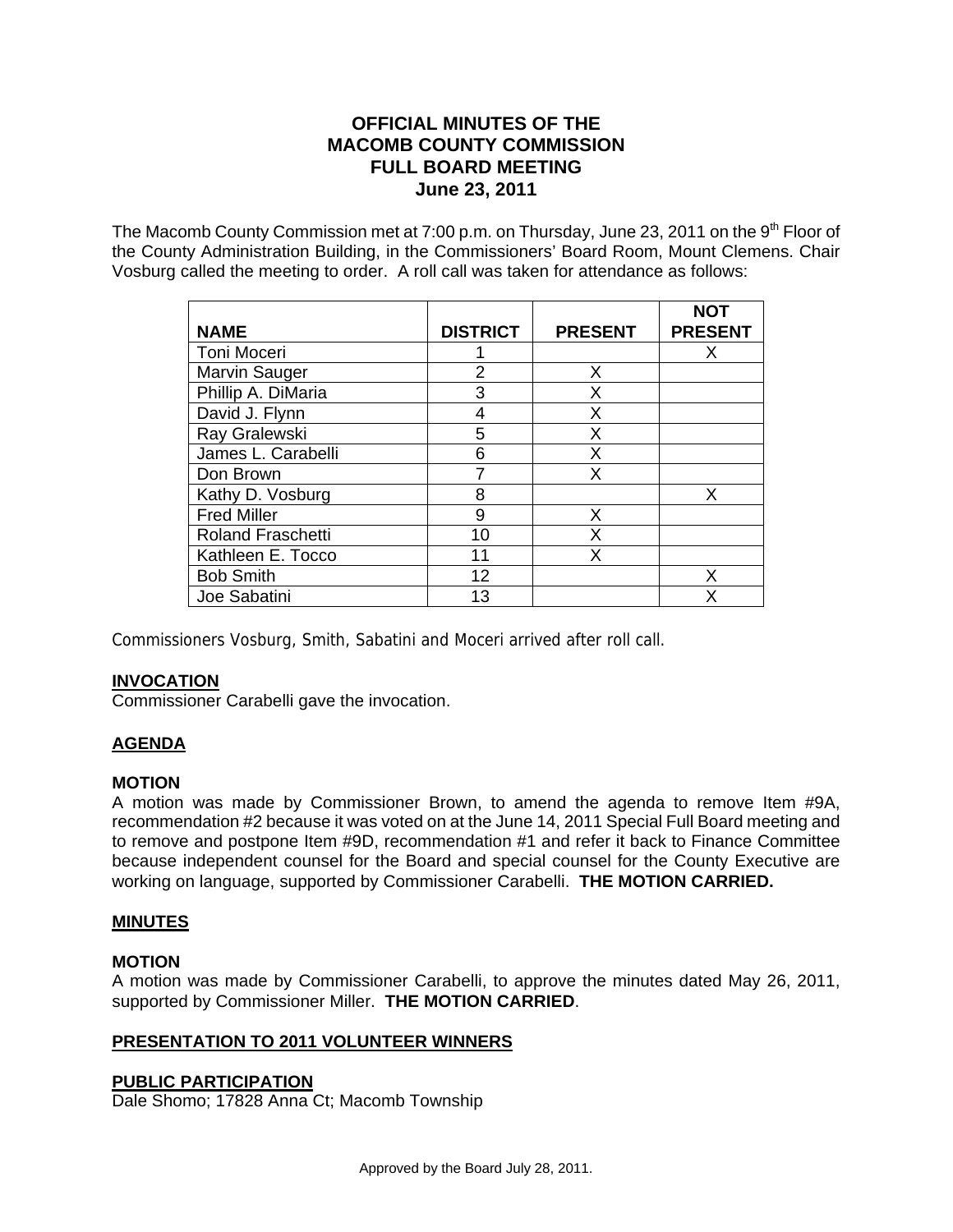## *COMMITTEE REPORTS*

#### **SPECIAL FINANCE COMMITTEE MEETING – June 7, 2011**

The clerk read the recommendation from the Finance Committee and a motion was made by Chair Brown, supported by Vice-Chair Miller, to adopt the committee recommendation:

**R11-037** Concur in the request of the Macomb County Provider Alliance (MCPA) and approve a two-year exemption, for the period September 30, 2011 through October 1, 2013, from the requirements of the living wage policy for all organizations that are members of the MCPA and which contract with Macomb County Community Mental Health; further, a copy of this Board of Commissioners' action is directed to be delivered forthwith to the Office of the County Executive.

#### **THE MOTION CARRIED.**

#### **BOARD OPERATIONS COMMITTEE – June 14, 2011**

The clerk read the recommendation from the Board Operations Committee and a motion was made by Chair Tocco, supported by Vice-Chair Carabelli, to adopt the committee recommendation:

**R11-038** Adopt an ordinance to provide for the codification of ordinances and the preservation and indexing of resolutions; further, a copy of this Board of Commissioners' action is directed to be delivered forthwith to the Office of the County Executive.

#### **MOTION**

A motion was made by Commissioner Carabelli, to send the codification ordinance back to the Board Operations Committee in July, supported by Commissioner Moceri. Commissioner Carabelli withdrew his motion.

#### **MOTION**

A motion was made by Commissioner Miller, to refer this item back to the Board Operations Committee, supported by Commissioner Tocco.

A roll call vote was taken to refer back to committee: Voting yes were: Moceri, Flynn, Miller and Tocco. There were 4 yes votes. Voting no were: Sauger, DiMaria, Gralewski, Carabelli, Brown, Vosburg, Fraschetti, Smith and Sabatini. There were 9 no votes.

#### **THE MOTION TO REFER FAILED.**

A roll call vote was taken on original motion: Voting yes were: Moceri, Sauger, DiMaria, Flynn, Gralewski, Carabelli, Brown, Vosburg, Miller, Fraschetti, Smith and Sabatini. There were 12 yes votes. Voting no was: Tocco. There was 1 no vote.

### **THE ORIGINAL MOTION CARRIED.**

#### **ECONOMIC DEVELOPMENT COMMITTEE – June 16, 2011**

The clerk read the recommendations from the Economic Development Committee and a motion was made by Co-Chairs Carabelli and Flynn, to adopt the committee recommendations: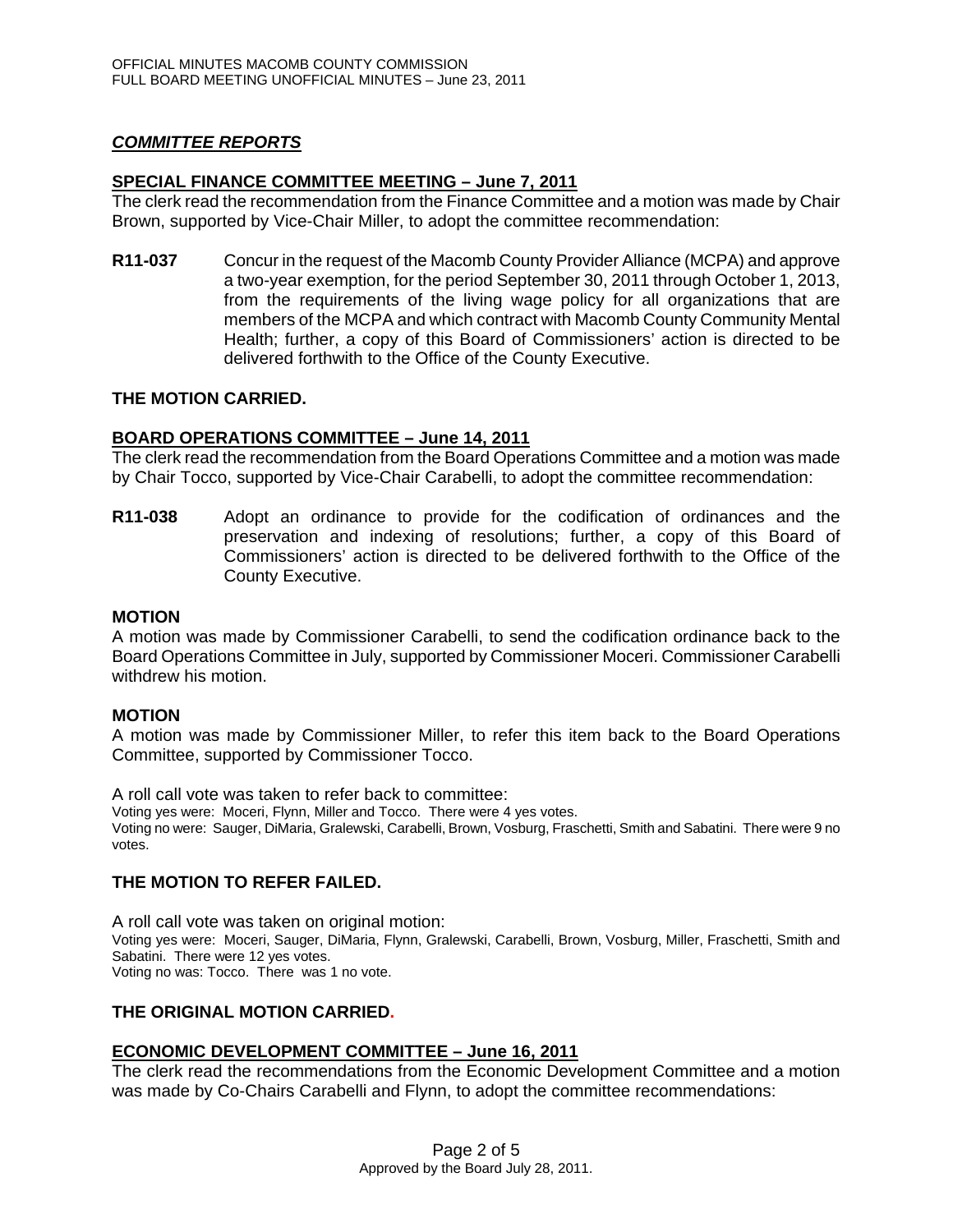- **R11-039** Authorize the County of Macomb to accept the Nicholson Nature Center Trust Fund (\$275,000) grant from the Michigan Department of Natural Resources: \$70,000 (MATCH) funds from philanthropic donation by James B. and Ann V. Nicholson and \$205,000 (grant) funds granted by Michigan Department of Natural Resources Trust fund. Further, a copy of this Board of Commissioners' action is directed to be delivered forthwith to the Office of the County Executive.
- **R11-040** Approve and authorize the Board Chair to sign and submit to HUD: 1) the 2011 CDBG Annual Plan for the Urban County of Macomb and 2) the 2011 Home Annual Plan for the Macomb Home Consortium. Further, a copy of this Board of Commissioners' action is directed to be delivered forthwith to the Office of the County Executive.

## **THE MOTION CARRIED.**

#### **FINANCE COMMITTEE MEETING – June 21, 2011**

The clerk read the recommendations from the Finance Committee and a motion was made by Chair Brown, supported by Vice-Chair Miller, to adopt the committee recommendations:

**R11-041** Approve the budget amendments as submitted by the County Executive, with one amendment: equally distribute the amount for professional services so the Commission and County Executive would each receive \$72,500; further, a copy of this Board of Commissioners' action is directed to be delivered forthwith to the Office of the County Executive. (Committee roll call vote: Voting Yes-Brown, Carabelli, DiMaria, Flynn, Fraschetti, Gralewski, Sabatini, Smith and Vosburg; Voting No-Miller, Moceri and Tocco)

#### **MOTION TO AMEND**

A motion was made by Commissioner Flynn, to amend the \$50,000 legislative consulting amount to add, "with direction to be provided equally by the County Executive and Board of Commissioners," supported by Commissioner Tocco.

A roll call vote was taken:

Voting yes were: Moceri, DiMaria, Flynn, Gralewski, Carabelli, Brown, Vosburg, Miller, Tocco,Smith and Sabatini. There were 11 yes votes.

Voting no were: Sauger and Fraschetti. There were 2 no votes.

## **THE MOTION TO AMEND CARRIED.**

#### **MOTION**

A motion was made by Commissioner Gralewski, to keep the original County Executive salary and fringes at \$645,865 and eliminate the \$59,521 for "transfer of Sheriff Employee to County Executive Department" and eliminate the \$181,846 for "budget needed for the remainder of the fiscal year ending 12/31/11." **THE MOTION DIED DUE TO LACK OF SUPPORT.** 

#### **MOTION**

A motion was made by Commissioner Brown, to amend the office of the County Executive salary and fringes by \$120,683.50, which is half of the recommended increase. **THE MOTION DIED DUE TO LACK OF SUPPORT.** 

A roll call vote was taken: Voting yes were: Sauger, DiMaria, Flynn, Carabelli, Vosburg, Fraschetti,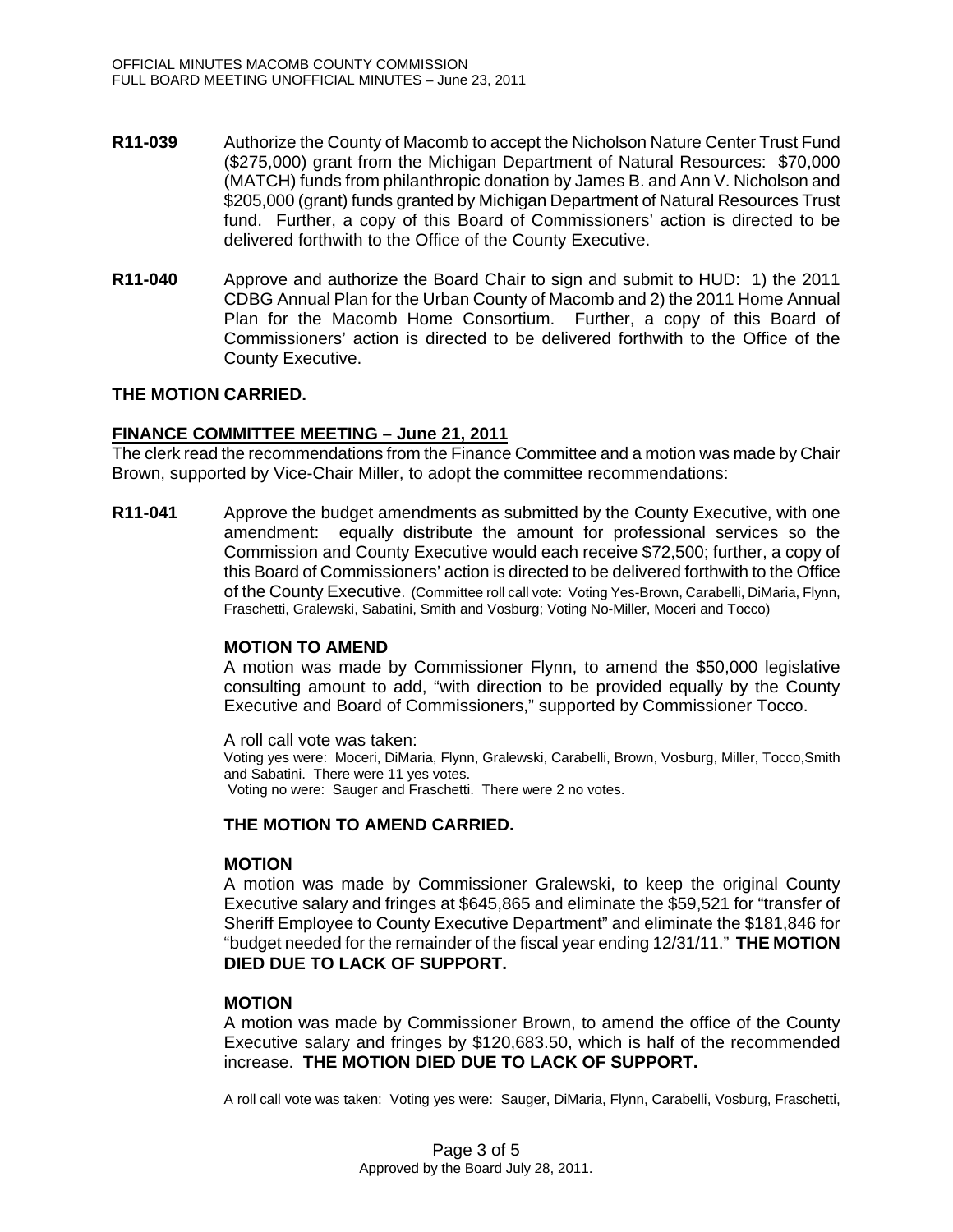Smith and Sabatini. There were 8 yes votes. Voting no were: Moceri, Gralewski, Brown, Miller and Tocco. There were 5 no votes.

# **THE MOTION AS AMENDED CARRIED.**

## **CORRESPONDENCE FROM EXECUTIVE**

None

# **RESOLUTIONS**

#### **MOTION**

A motion was made by Commissioner Fraschetti, to adopt the following Resolutions in their entirety, supported by Commissioner DiMaria.

| Res. No. 11-16 | In Support of SMART (Suburban Mobility Authority for Regional                                                                                              |
|----------------|------------------------------------------------------------------------------------------------------------------------------------------------------------|
|                | Transportation) and Their Efforts in Resolving Emerging Financial Issues<br>(offered by Moceri; recommended by Economic Development Committee on 06/16/11) |
| Res. No. 11-17 | Calling for the Creation of a Regional Transit Authority (offered by Moceri; include<br>Flynn; recommended by Economic Development Committee on 06/16/11)  |

# **PROCLAMATIONS**

#### **MOTION**

A motion was made by Commissioner Moceri, to adopt the following Proclamations in their entirety, supported by Commissioner Flynn.

| Proc. No. 11-01 | Proclaiming September 11 - September 17 as Patriot Week in Macomb<br>County (offered by Board Chair; recommended by Finance Committee on 06/21/11) |
|-----------------|----------------------------------------------------------------------------------------------------------------------------------------------------|
| Proc. No. 11-03 | Thanking Doug Martz for his Years of Service on the Water Quality Board<br>(offered by Board Chair; recommended by Finance Committee on 06/21/11)  |
| Proc. No. 11-02 | Proclaiming Washington Street Wine House as the New Baltimore<br>Outstanding Business of the Year for 2011 (offered by Vosburg)                    |

## **THE MOTION CARRIED.**

#### **NEW BUSINESS**

Commissioner Flynn inquired about the Ethics policy.

## **PUBLIC PARTICIPATION**

None

# **ROLL CALL**

|                      |                 |                | <b>NOT</b>     |
|----------------------|-----------------|----------------|----------------|
| <b>NAME</b>          | <b>DISTRICT</b> | <b>PRESENT</b> | <b>PRESENT</b> |
| Toni Moceri          |                 |                |                |
| <b>Marvin Sauger</b> |                 |                |                |
| Phillip A. DiMaria   |                 |                |                |